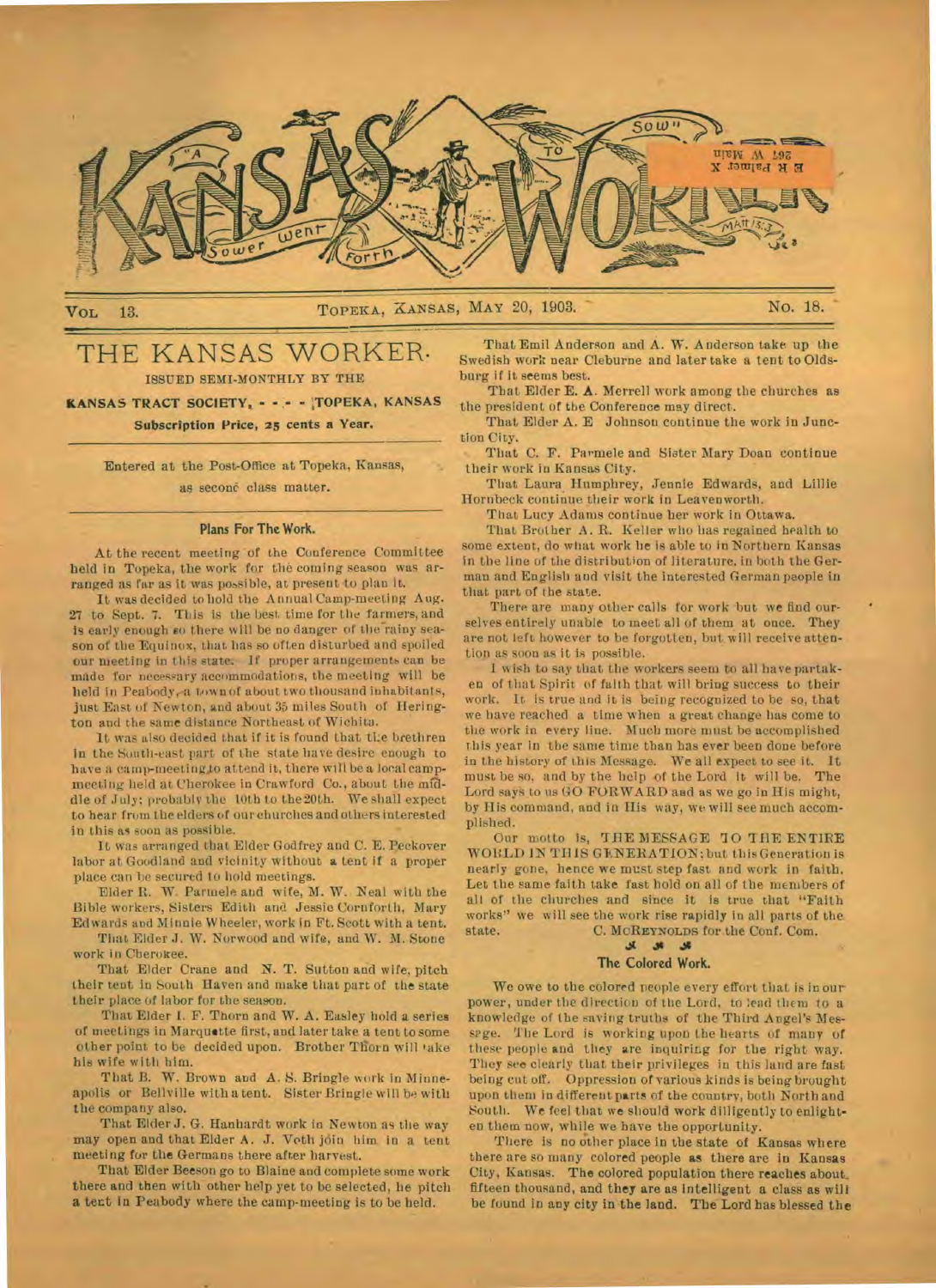work that has been done there in the last year, and we have a good little church of nineteen members. TI.ey have held meetings in a rented church and later in a hall and find it hard to secure a regular place for the services. Recently we found an excellent opening to secure a lot for a church in the best location that we could find. It was offered at a very low price for cash. We had in the fund for the colored work in Kansas City that was started some time ago, money to purchase this lot. It was clear to all of the Conference Committee that it was a safe and good investment, and that it was an opening that we should take advantage of for the good of the work. Now the next thing is the money to build the house. With what we have and what the colored brethren can raise, if we can get 8600.00 a neat building can be erected; and without this the work there will suffer much loss.

Now we have decided in the meeting of the Conference Committee to ask our people all over the state to donate one dollar each for this purpose. It will not take one dollar from everyone, to make this amount, but some are not able to send the dollar now and we want to give everyone the privilege of having a share of one dollar in the first Seventh-Day Adventist church in Reuses, built for the colored people. We will not commence the building of this house till we have the money to build it. We could borrow it or get materials on time but we are determined to stay by the resolution not to go in debt, because it is right. Will you encourage this principle and justify the Conference in carrying it out in a practical way? If so, let us hear from you within thirty days with one dollar enclosed and let **this** church be put up at once.

We believe it is right to help the colored work in the South; but the colored people in the North are a part of the South in the North and must have help here as well as in the South. We are sure you will agree with us in this and help now. If any have a desire to have some part in this building and have not a dollar to send, we will accept a less sum, and if anyone wishes to make the donation larger than one dollar it will be accepted. All remittances should be sent to N. B. Emerson, 821 West 5th Street, Topeka, Kans. The names of those who donate to this will be published in the WORKER. CONFERENCE COMMITTEE.

#### **J1 as as What About The Children?**

What are you doing to get your children into Church School next winter? Are you planning for your children to be fortified with the truth so they may stand against the heresies which abound? Read on Pp. 22 of "Testimonies on Sabbath-school work,"—"The Bible lessons which are taught in our schools are of far greater consequence than many now discern. These children will have to meet in the near future the heresies and fables that abound in the Christian world. Instruct the youth with simplicity, but great thoroughness. Our work must stand the test of the judgment. The youth in this age must be fitted by the grace of Christ to meet and overcome evils which have been introduced into society. They will have opportunity to use all the knowledge and influence they have acquired, and will need wisdom from above to stem the current of evil which surrounds them. The supporters of error and of inscriptural doctrines are numerous. The world at large is leading them to forget God and to despise His claims."

These words need no comment. A glance at conditions around us force everyone to confess they are true. The Devil surely has come down with great wrath, and it would seem that he is weaving his net very closely around the children. Dare we go on knowing these things, but do nothing to save the children? No, whether we have children or not, when we see the sword coming God would have us do all we can to save the people.

He is ready **to** co-operate with our every effort. Plant your gardens, set your hens, sell Life Boats, Good Healths, Signs, etc., do anything and everything yon can to get money for the support of your Church School.

I shall be glad to hear from everyone who wish to patronize a Church School next winter. I may be able to help you. Address me, 821W. 5 St., Topeka, Kansas.

#### B. E. HUFFMAN.

vie

## **.14** JI Js

#### Treatment Rooms At Topeka.

One year ago last March, the health work was started at Topeka. While we have been handicapped in many ways in our work, yet by constant labor we have found many interested ones who are taking hold of the health principles. Among those who are interested are-men of high standing, as judges, lawyers, professors, physicians, senators, (both State and U. S.,) Leut. Governors, business men. etc.

We have seen God's power man Ifested many times in the relief of suffering humanity. Where the standard of truth is planted, there the power of darkness works the hardest, but in Christ we find help in every time of need. The gospel is power, and it is the power of God, but it takes the entire gospel to bring to us the power God wants us to have. Rom. 1 : 16, 17. The salvation of God saves the whole man, soul, body and spirit, and at this age of the world, when they have made void Thy law, both physical and moral, it is time for God's people to arise and shine, because of the light God has let shine on their path.

It is our privilege, yea, more our duty, to arise and take the whole Gospel to a dying world. Satan would like to have us take a part of the gospel to the people and he content with that; but God wants a people who are developed symmetrically, not a one sided Christian, not a body without a right arm, 3 Jno. 2; but to grow up in Christ. The evil one rejoices when we take one branch of gospel work to the exclusion of the other. He knows we are mistaken and that we will come short of entering in.

In our work we have, while treating the physical ailments, tried to point the sufferer to the source of all strength We cannot tell what the results of our work will be, for God has not revealed that to us, but our instructions are to sow beside all waters. "In the morning sow thy seed and in the eveniug withhold not thy hand, for thou canst not tell whether shall prosper this or that."

May God speed the day when there shall be no divisions in the Message, but as one grand glorious truth be taken to the world by a people who have the power of God as it is in the Go: psi, and the work will be finished up quickly.

Following a report of the work foryear ending March 6, 1903:

| No. Treatments 1600                       |
|-------------------------------------------|
|                                           |
|                                           |
|                                           |
| No. Pages of Tracts, Ltc. given away 2550 |
| H. E. KIRK.                               |
| $3 - 3 - 3$                               |

#### **A Plea For Hospital Patients.**

There are more than one hundred thousand suffering patients in the hospitals in this country. Those who have been sick know how slowly time drags by, even when they have had all the kindly attention that the home circle could provide. But let such try to imagine what it would be like in **a** hospital ward where perhaps ONE busy nurse must,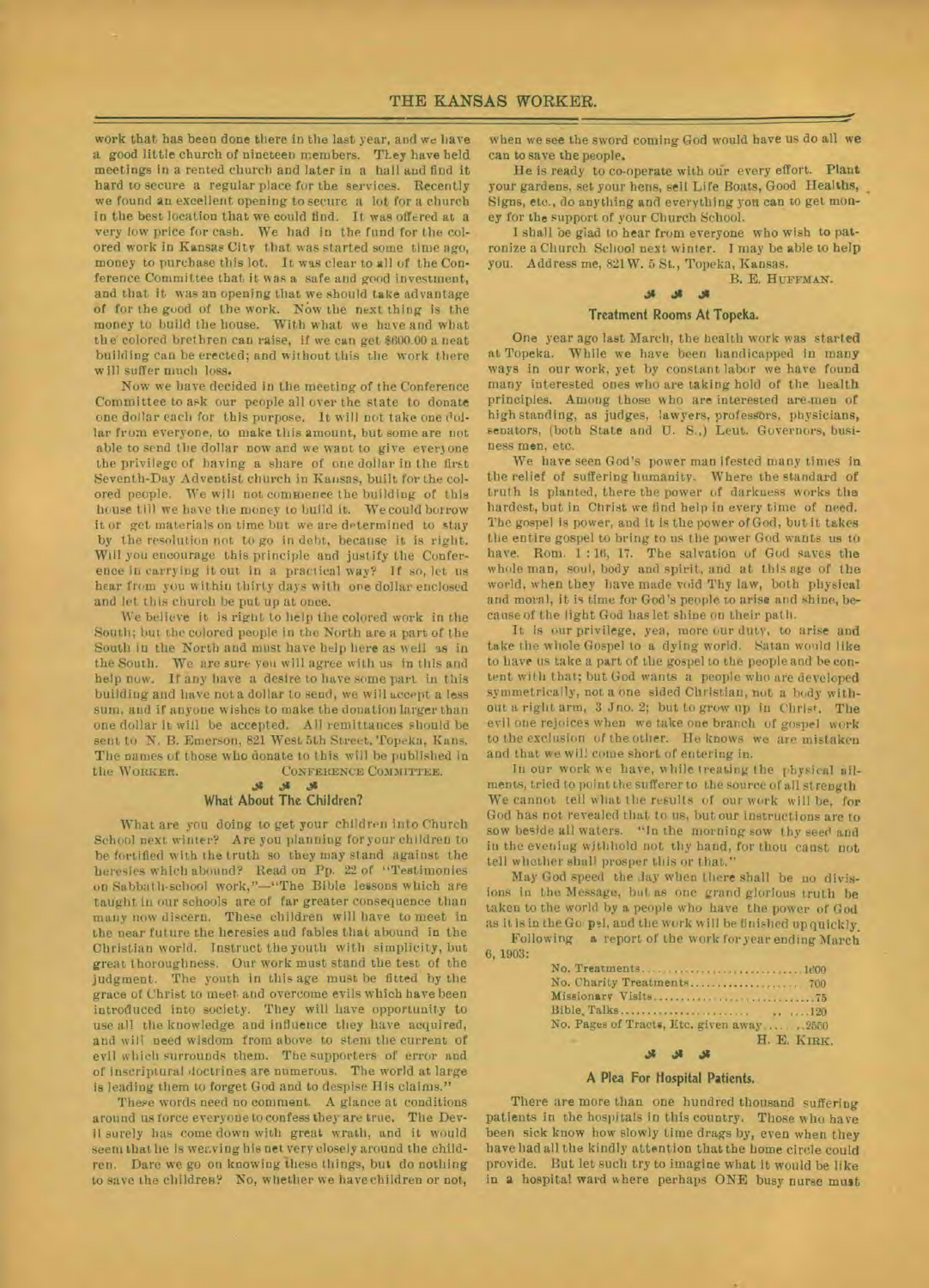care for the needs of nearly a score of patients. Add to this the feeling of the uncertainty of their physical condition and we can readily understand why they should glad to have the companionship of the saving gospel.

When the Life Boat has found its way to the hospital wards, it is passed from patient to patient until it is fairly worn out.

How many will put in one day selling Life Boats and donate their commission to supply the hospitals in their state? If there **is** a hospital in their neighborhood, they can distribute the papers themselves on visiting days.

This is such a worthy cause that it will appeal sufficiently to those not of our church that, if thought best, a subscription paper may be passed around among them and a small amount can quickly be raised, that will be ample to supply the need.

28-33rd Place,

Chicago.

#### Northern Minnesota.

sel

It seems like asking quite"a favor to solicit a little space in the **WORKER,** as important matter is not lacking for its columns. 1 have had a rich experience in this Northern country among the lakes and snows of Minnesota. When the frost registers 40° below, one is compelled to be quite active; so the energies quicken and arouse.

This is practically a new field, as little work has been done here. "1, a pilgrim stranger," with a burden for souls for whom Jesus died and the love of the message in my soul, after a rich experience in the Object Lesson work in my district among the brethrer, struck out for these regions. "Lonely, no; not lonely, for Jesus is my friend," but when I got started into a series of meetings with the interest increasing and the people bending their ears and hanging on the Word, I then could sing with much feeling, "Helpless, 0, sohelpless, butI am leaning hard," etc., and I said Lord if thou wilt furnish the word, the power, and the wisdom, I will feed this flock. If I ever sang with feeling, "Praise God from whom all blessings flow," it was when after a series of some forty discourses, I could witness a fully equipped Sabbath-school ranging in attendance from 13 to 18. Thus does the Lord work thru weakness. I have been with them in three Sabbath-schools and have arranged to be with them every two weeks for a time. My work will most likely be in Northern Minnesota during the coming Summer.

I rejoice to see the work is onward in Kansas. Truly the work is one and the field one. Brethren, let us "Lift up our eyes and look on the fields." "Let us put on the whole armour of God," and go forth to strike the final blow and win the field for the Lord. I want to read the WORKER yet another year so\_here are my dues. Pray for me.

Your brother in good courage.

#### W. W. STEBBINS, Apr. 15,1903. Park Rapids, Minn.

### .811.ssJs **Can a Canvasser Make a Living For His Family?**

In THE KANSAS WORKER of April 8, in the article by Bro. Weese is a statement made by some brother, that he never saw a person yet make a living for his family canvassing for our books. 1 felt when I read this that I would not be doing right, unless I gave in my testimony.

1 have canvassed now over ten years, and done nothing else. I have made it my business. When I started out 1 was in debt and I canvassed and paid my debt. Then one season I had a large company and had to make several moves. Then the drought and hot winds took the corn and I almost made a failure. I married and got a family and last year

when 1 left Kansas I owed no man a penny as fax as I know, and I had enough left to *give me a* fair start when I came here.

When I first started, I used the conference rigg; afterwards bought one of my **own,** I lost it and had to buy again. I have also lost money, so I have not always had it smooth. There are "ups" and "downs" in the canvasser's work as in every other, but I say he can make a living if he will only stick to it like the farmer does to his plow and planter. If the frost takes his corn, he simply replants it. He does not think of leaving his farm and go into other business on account of one, or two, or even three failures.

1 know there is a living in the canvassing work. I made a living while 1 was single, I married and made allying for both of us, and now I have, three fat boys and we still have plenty to eat and wear. If that brother doubts it, he can come over here and we will give him a good healthful dinner free of charge. I have no debts and we live as comfortable as the majority of the common people. I *am*  of good courage and glad to have a part in this work.

Brethren and sisters, be careful that you do not find yourself doing the work of the ten spies. Their words of discouragement brought **a** failure to Israel, and a d iscouraging advice has caused many a canvasser to *give* up, while a few encouraging words might have helped to make him **a**  successful canvasser and souls through his work been saved in the kingdom of God. Yours in the Master's service,

**ALBECR JENS JENSEN',** 

**Clifton,** Texas.

#### **REPORTS.**

April 4 and 5 I was with the Kansas City church and held quarterly meeting services. Then I went to Shawnee where I held meetings last fall. The blessing of the Lord has been with the company. We had good meetings, and<br>the 18th 1 organized a church of ten old members, and eight<br>new ones. Two of these on profession of faith, having been<br>baptized, and six were baptized after the close of and the elder and deacon were ordained. May the blessing of the Lord be with them, and others be added to their n mbers. E. A. MERRELT

**PORTLAND.—Arrangements** were made some weeks ago to begin a meeting here immediately after the General Conference. Owing to the fact that the Baptists were to use<br>that church on the Sunday following the close of the Conference, it was thought best by the brethren there n for the meetings to continue without interruption. cordingly reached Portland and began the meeting **A**pril 22. The attendance and interest has been quite pool.<br>This is a new field and we hope for good results. There<br>are a few of our people scattered in the vicinity. Some<br>faithful work has been done with the tracts and books, and<br>ea the light of the message. We ask your prayers that success may attend the work. I am of good courage and am enjoying the privilege of proclaiming so glorious a message.

I. A. **CRANE.** 

#### **JI**  Notice.

Again I wish to call the attention of our people to the summer school to be heldat College *View, Neb.,* beginning June 10 and lasting eight weeks. It has been decided that the first two weeks of this school will be taken up by the Educational Conference at which all of the leading educators of the denomination will be presents. This makes it very desirable that all of our church school teachers, and those who are expecting to be church school teachers, be<br>in attendance. The announcements are ready, and have<br>been sent out as far as we know the addresses of those who<br>should receive them. If you have not received a copy, portation agent of your conference regarding halt rates to and from the school. **PLOYD BRALLIAR,** 

Educational Secretary.